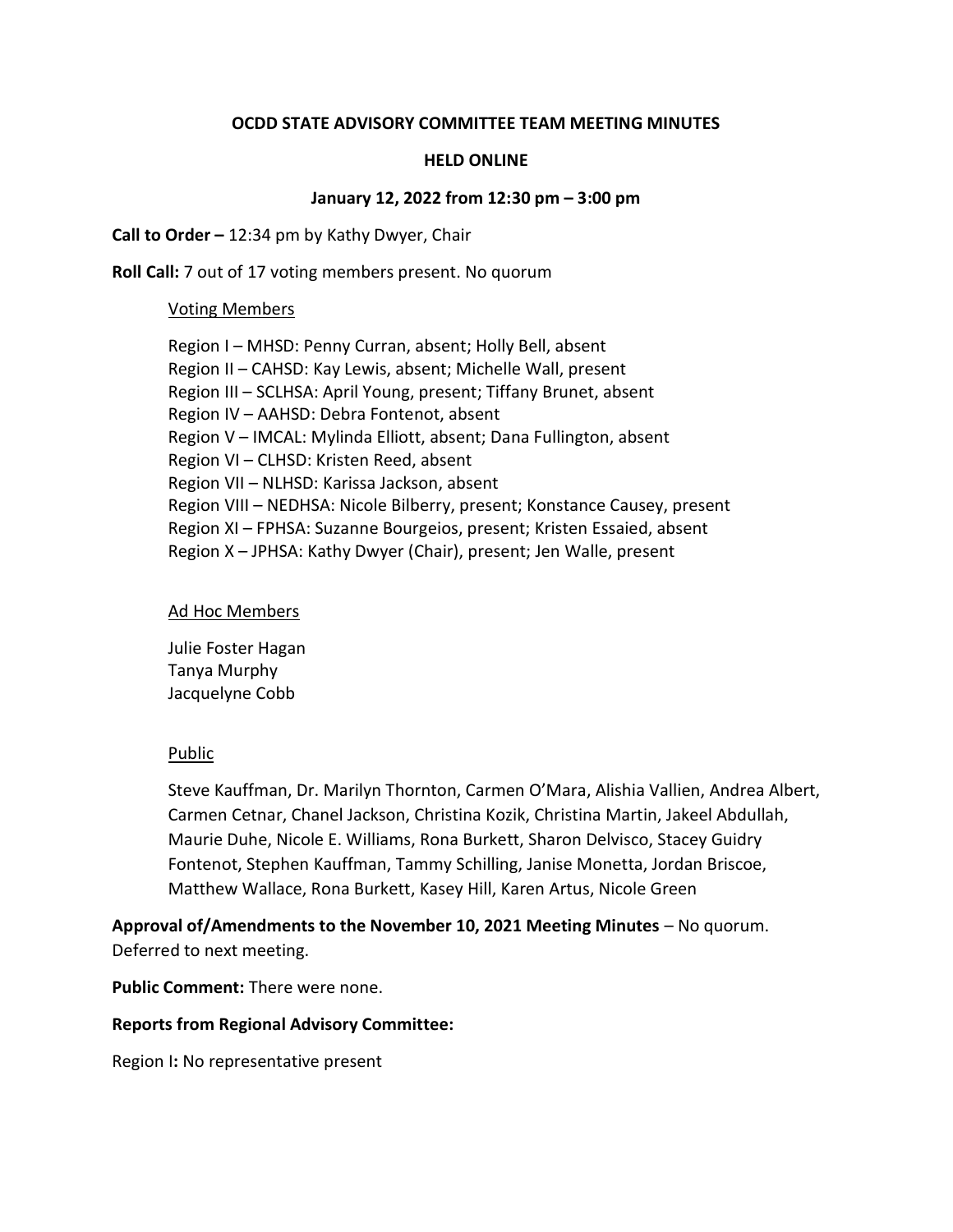Region II: Michelle Wall reported – met December 14, 2021 – had a Quorum. Reviewed reports presented by the LGEs including AP and Quality Enhancement Monitoring Report. Reviewed the Family Support spending budget for fiscal year 2021 – 2022. LACAN provided an update of the Legislative Agenda for the upcoming session which included an update on ACT 21 – which were cameras in the Special Ed classrooms.

Region III: April Young reported – met November 27, 2021 to discuss a need to create a new membership roster. A meeting was scheduled to take action to those particular items, but it had to be postponed because of COVID. Hopefully a member of RAC will have reports for the next meeting outlining the most recent RAC activities.

Region IV: No report

Region V: No report

Region VI: No report

Region VII: No report

Region VIII: Nicole Bilberry reports – no RAC meeting – next meeting January 25, 2022. Reported in October 2021 meeting – will have a report the next SAC meeting.

Region IX: Suzanne Bourgois reported – RAC meeting December 14, 2021 – had a Quorum. Received reports and updates from Florida Parishes HSA. Entry still with redetermination during 3 contact attempts. Serving 1,853 waiver participants – 148 not yet certified – 196 Flexible Family slots filled – 65 ICF-IDD in the region – Crisis with 59 request – large amount of the budget is being attended – QA Report – employment up 5.57% – EarlySteps – Jennifer Johnson reported the SICC and RICC meetings were held – 819 children had active ISPs – State noticed increase in DCFS cases; Hurricane Ida may have effected 67% of the cases – St. Tammany had a large majority of EarlySteps cases – Northshore Families Helping Families had 742 contacts – Seven trainings were held in December - breakfast drive through with Santa – 193 children attended – ABLE Club has been active – LACAN did an update on some changes to the Camera Bill – ACT 456 – next RAC meeting February 8, 2022.

Region X: Kathy Dwyer reported there wasn't a RAC meeting since the last SAC meeting. New officers were elected: Chair, Tara Rozencrantsz; Vice Chair, Cecile Burr; Secretary, Jen Walle. Jefferson Parish Human Services Authority (JPHSA) posts their meeting information on their website on the DD Community Services page at the bottom.

## Dental Task Force:

Meeting coming up this Friday. Last meeting discussed the upcoming Legislative Session and the need for HB 172, which is now ACT 450: Comprehensive Dental Services for Adults with Developmental Disabilities, to be amended to include residents of ICF/DDs. Kathy received a text from Representative Butler stating LDH confirmed it has included the funding for Act 450 in the budget. The budget starts July 1, 2022. Rep. Butler drafted a copy of the amendment to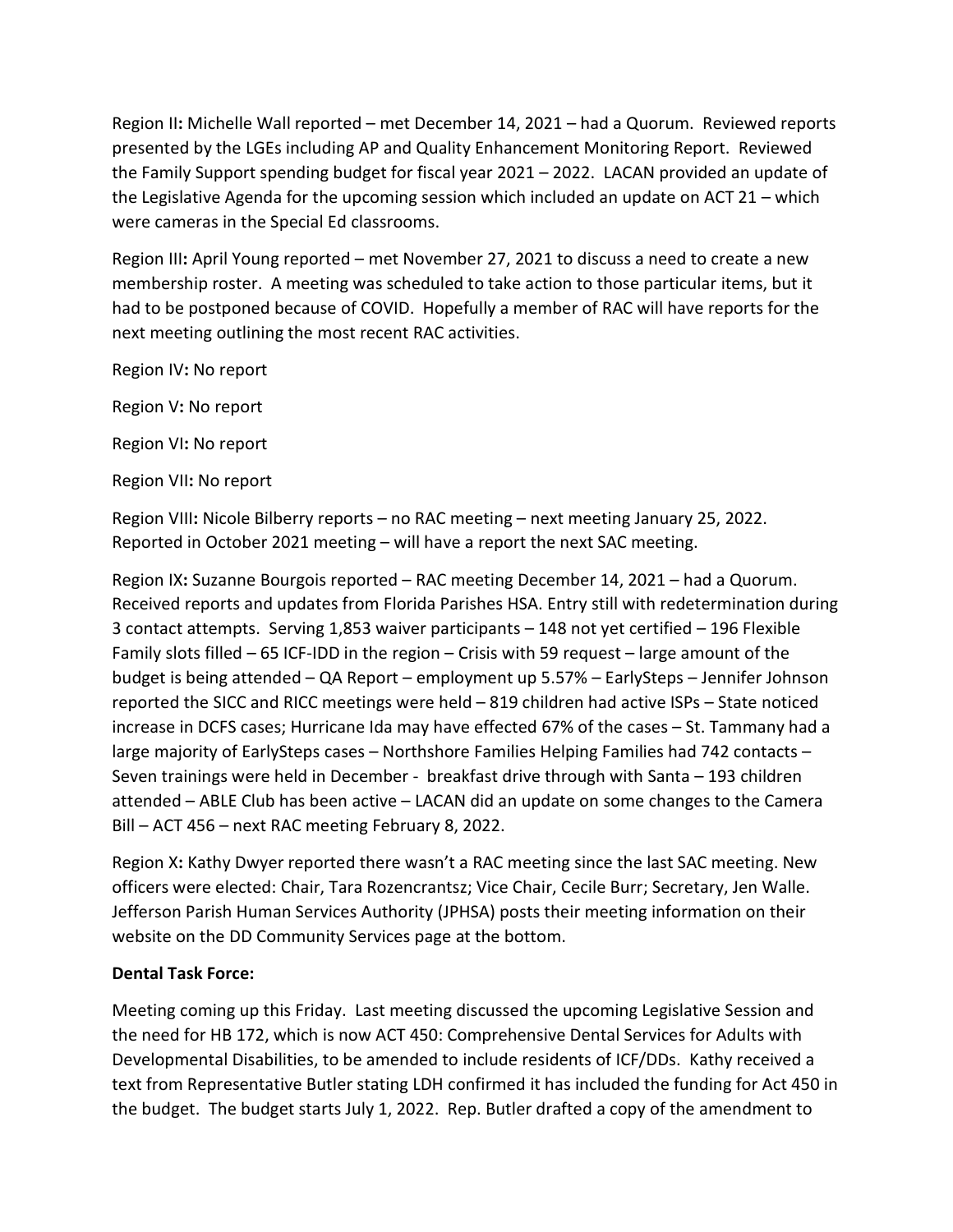Act 450 to include ICF/DD residents. Look for the amendment to support or advocate for the upcoming legislative session this spring. Next SAC meeting is March 9, 2022.

OCDD REPORTS – Tanya Murphy reported on ACT 421

Act 421: Children's Medicaid Option (TEFRA/Katie Beckett Waiver) - Act 421 of the 2019 Regular Legislative Session tasked the Louisiana Department of Health with starting a program that lets certain children with disabilities receive Medicaid coverage, even if their parents earn too much money to qualify for Medicaid.

Act 421 created what is known as a TEFRA option in Medicaid. TEFRA refers to the Tax Equity and Fiscal Responsibility Act of 1982, which is a United States federal law that can help families with children younger than 19 years old who have a disability receive care in their homes rather than an institution. TEFRA programs are sometimes referred to as the Katie Beckett program or the Katie Beckett waiver in other states. In Louisiana, the program is Act 421 Children's Medicaid Option (Act 421: CMO).

Louisiana Medicaid received approval from CMS to implement the program as a State Plan Amendment. The program became effective January 1, 2022.

To be eligible for the Act 421: CMO option, a child must meet all of the following eligibility criteria:

- Be a Louisiana resident.
- Be a United States citizen or qualified non-citizen.
- Under the age of 19 (not to exceed the age of 18).
- Has a disability that is recognized under the definition of disability utilized in the Supplemental Security Income program of the Social Security Administration, regardless of whether the child is eligible to receive benefits under that program.
- Has or has applied for a Social Security Number.
- Excluding the assets (resources) of parents, the child does not have total assets (resources) exceeding \$2,000 in value.
- Excluding the income of parents, the child's income is less than three (3) times the Federal Benefit Rate (FBR), referred to as the individual Special Income Limit (SIL).
- The child meets an institutional level of care provided in a hospital, skilled nursing facility, or intermediate care facility (ICF).
- Care provided safely at home for less than the cost of institutional care.

## Steps to Enrolling in Act 421: Children's Medicaid Option (CMO)

There are four (4) general steps to enrolling in Act 421: CMO program. To begin the enrollment process, complete a Medicaid application and submit verification documents. Coverage for Act 421-CMO cannot begin prior to January 1, 2022, which is the date the program went into effect.

## Step 1. Completing a Medicaid Application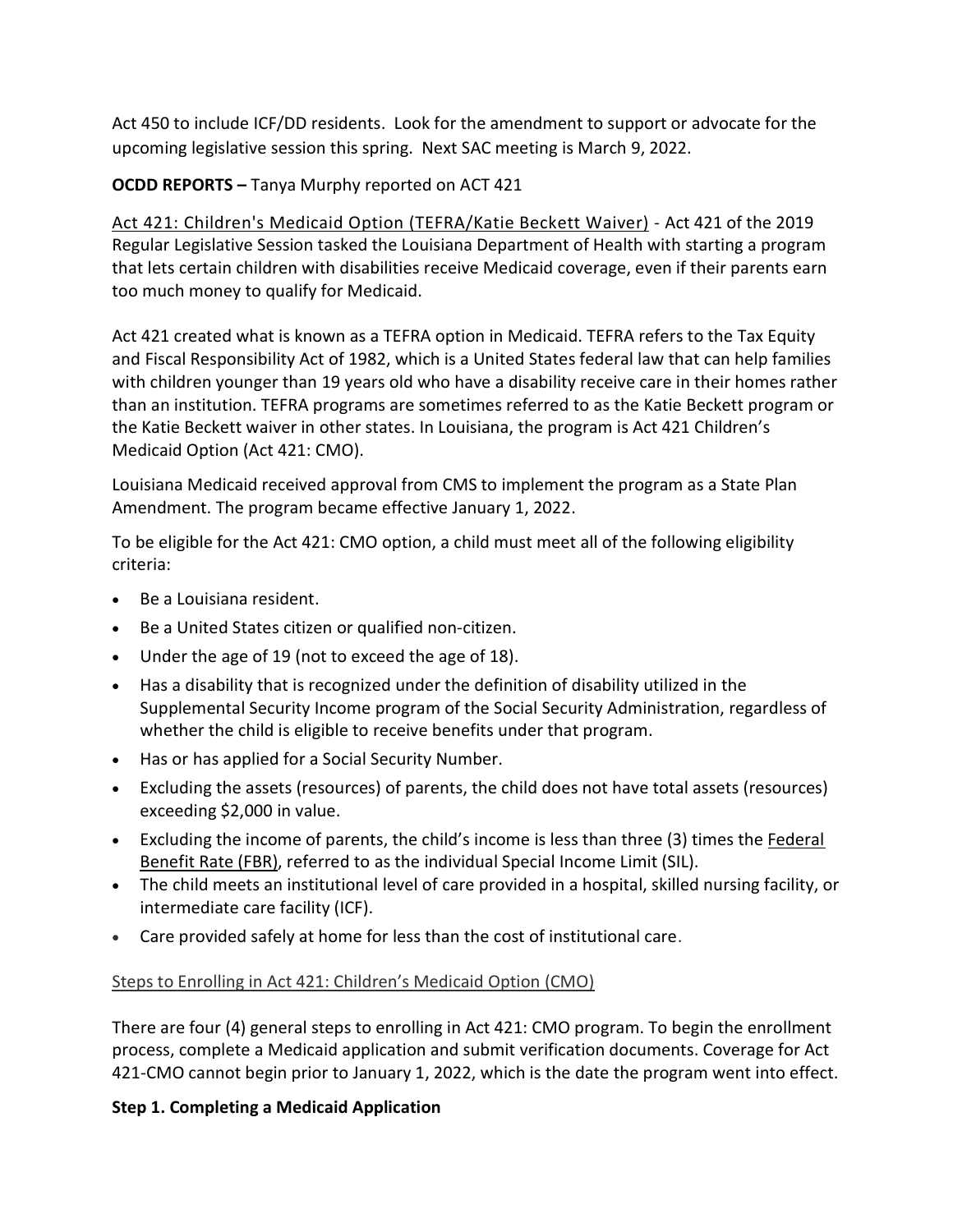There are four (4) ways to apply for Medicaid – online, by mail, in person or by phone. Choose the method that works best for you.

When applying for Medicaid, the disability question (as shown in question 10 below), needs to be answered 'yes' to be routed for Act 421: CMO processing:

| YES. If yes, answer all the questions below.                                                                             | NO. If no, SKIP to the income questions on page 3.                                                                                                    |
|--------------------------------------------------------------------------------------------------------------------------|-------------------------------------------------------------------------------------------------------------------------------------------------------|
| Yes No If yes, you'll need to complete and include Appendix D.                                                           | 10. Do you have a physical, mental, or emotional health condition that causes limitations in activities (like bathing, dressing, daily chores, etc.)? |
| 11. Do you live in a medical facility or nursing home? Yes No If yes, you'll need to complete and include Appendix D.    |                                                                                                                                                       |
| 12. Do you want help paying for medical bills (paid or unpaid) for<br>medical care received in the past 3 months? Yes No | 13. Do you live with at least one child under the age of 19, and are<br>you the main person taking care of this child? Ves No                         |
| 14. Were you in foster care at age 18 or older? Yes No                                                                   | a. If yes, in which state? _______ b. Were you on Medicaid? U Yes U No c. How old were you when you left foster care?                                 |
| 15. Did you have insurance through a job and lose it within the past 6 months? If Yes                                    |                                                                                                                                                       |

Applicants determined ineligible for other Medicaid or CHIP programs that meets all other criteria for Act 421-CMO continues to Step 2 of the enrollment process.

# Step 2. Level of Care Assessment at your Local Governing Entity

Your Local Governing Entity (LGE) needs to complete an assessment to determine if the applicant meets the level of care requirement. You will receive a level of care packet, which contains documents to complete and return to LDH. All forms must be filled out completely, supporting documentation provided (where indicated) and returned to LDH timely. Families will receive a packet to complete and return to Medicaid. The forms that you receive are dependent on which level of care pathway is deemed appropriate for your child. Your packet may contain these documents:

- Act 421-CMO cover letter with instructions on how to complete forms.
- Authorization to Release or Obtain Health Information form (HIPAA);
- Child's Medical and Social Information form (included for the MEDT disability determination);
- 90-L Request for Medical Eligibility Determination form (and an Instruction Sheet); or a
- Health Records Request Form.

The LGE completes the assessment by reviewing information and forms provided by the applicant, so it is important to follow the instructions in the level of care packet when completing the forms.

Submit the completed level of care packet to Medicaid to upload into the eligibility system via:

- Fax to: 1-225-389-8019
- Email to: *ltcprocessing@la.gov*
- Mail to: Medicaid Application Office; 6069 1-49 Service Road, Suite B, Opelousas, LA 70570.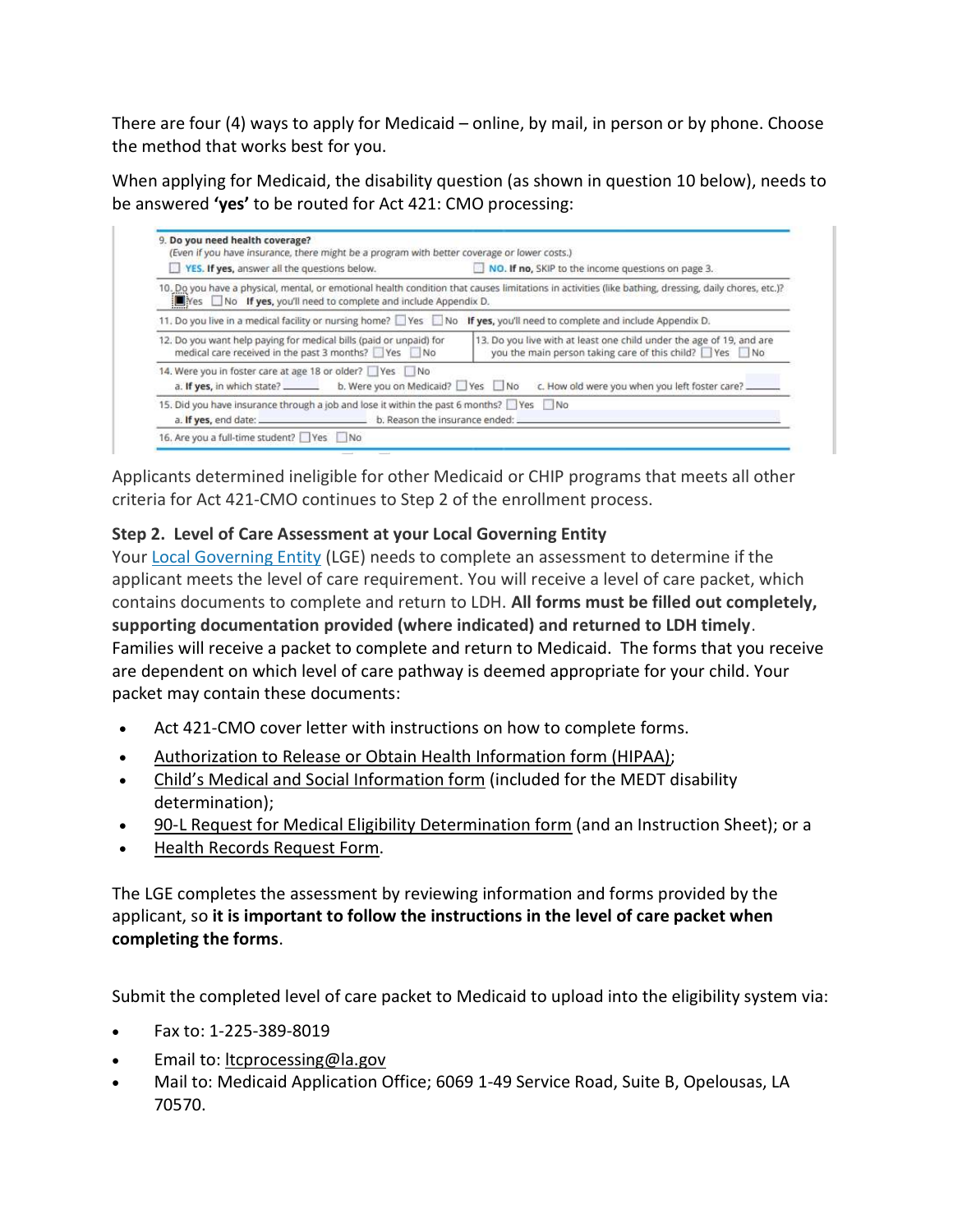- Or
- Upload the documents directly to your Medicaid account using the self-service portal. The instructions on how to upload documents to your account is located here.

Applicants that meet the level of care requirement continues to Step 3 of the enrollment process.

## Step 3. Disability Determination

Applicants must meet the definition of disability as set forth by the Social Security Administration. Medicaid will request a disability decision from the Medical Eligibility Determination Team (MEDT) for applicants that do not have a disability determination with the Social Security Administration Office. MEDT may need additional documentation in order to reach a decision on the disability determination.

If you would like assistance in gathering the necessary medical records, you can sign an Authorization to Release or Obtain Health Information Form (HIPAA 202L) to obtain these records directly from the providers (physicians, home health, social service, etc.) that is in the level of care packet. This form is used to assist you in obtaining medical records needed to determine if your child meets the level of care and disability requirement for the Act 421-CMO program.

Applicants that meet the disability requirement continues to Step 4.

# Step 4. Enrollment/Service Coverage through a Healthy Louisiana plan

Applicants meeting the medical and financial requirements will receive Medicaid coverage through a Healthy Louisiana plan. When completing a Medicaid application, you can choose a Healthy Louisiana health and dental plan. If you have not selected a health plan, enrollment in a health plan is automatic upon enrollment in Medicaid. The family will have 90 days from date of enrollment to change plans when automatic enrollment occurs.

# OCDD Report - Julie Foster Hagan

- Budget Update
	- o LDH Budget Request to DOA included the following in regards to services for people with I/DD:
		- Funding for Comprehensive Dental Services for adults in I/DD waivers
		- Continuation of \$2.50 / hour rate increase for I/DD waiver services provided by a DSW
		- Shifting of Resource Center, ICF/IID Programmatic Unit, Monitoring Unit, and closed facilities expenses from Pinecrest to Central Office budget
- Legislative Update
	- $\circ$  Session begins Monday, March 14<sup>th</sup> and runs through Mondav. June 6<sup>th</sup>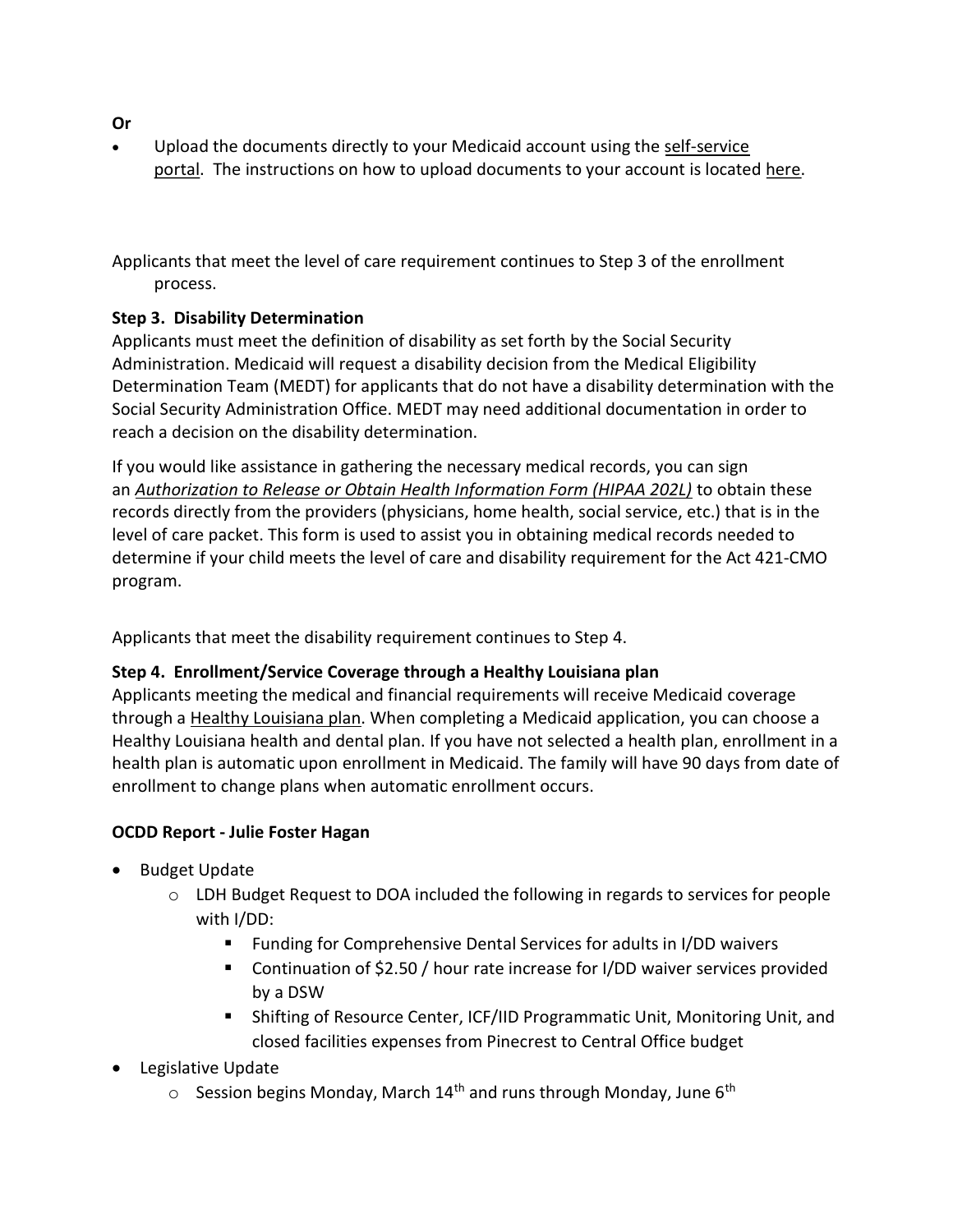- $\circ$  OCDD does not have any proposed legislation but will be watching and providing testimony on activities pertaining to I/DD services upon request.
- $\circ$  HCR 45 report on feasibility and desirability of tracking technology for individuals at risk of elopement completed.
	- **EXTERGHTM** Currently under review by LDH Leadership and will be submitted by the deadline for review in committee.
	- **Thanks to those who participated in the survey that was sent out; the data** was incorporated into the report and findings.
	- I will be happy to share a copy of the final report with SAC once final approval received and upon submission to legislature.
- COVID Update
	- $\circ$  We have seen an increase in COVID positive cases, but not to the extent that we have seen in the general public
	- o We continue to push out information on vaccine locations for individuals, families, providers to ensure easy access to this for people who wish to be vaccinated
	- $\circ$  We continue to monitor the Supreme Court that is currently hearing testimony on two vaccine mandates that have the potential to affect our I/DD population
		- One is OSHA mandate that requires that any agency with over 100 staff require vaccination or weekly testing (this will affect many of our Waiver Provider Agencies)
		- The other is vaccine mandate for certain health care facilities that receive Medicaid funding, there is no "test out" option with this mandate (this will affect all ICF/DD facilities)
			- Providers reporting significant concern with ability to staff ICFs if this mandate is upheld
- Update of Appendix K Exceptions in Waiver Application
	- o Summary document with all actions provided
	- $\circ$  Following focus group meetings, modifications to waiver application and rule made as discussed
		- All waivers posted for public comment no public comment received
		- ROW, SW, and Children's Choice amendments submitted to CMS
		- NOW amendment will be submitted as soon as renewal approved by CMS (cannot submit until approval received
		- Rules will be published for public comment in the February edition of La. Federal Registry
	- $\circ$  There were follow-up discussions for items that will be included in the waiver manual for virtual visits and family as paid caregiver. These groups will be reconvening by the end of January to begin vetting the follow-up actions.
	- $\circ$  Still awaiting word of continuation of PHE that expires in January. HHS has publicly stated that they would give at least a 60-day notice prior to expiration.